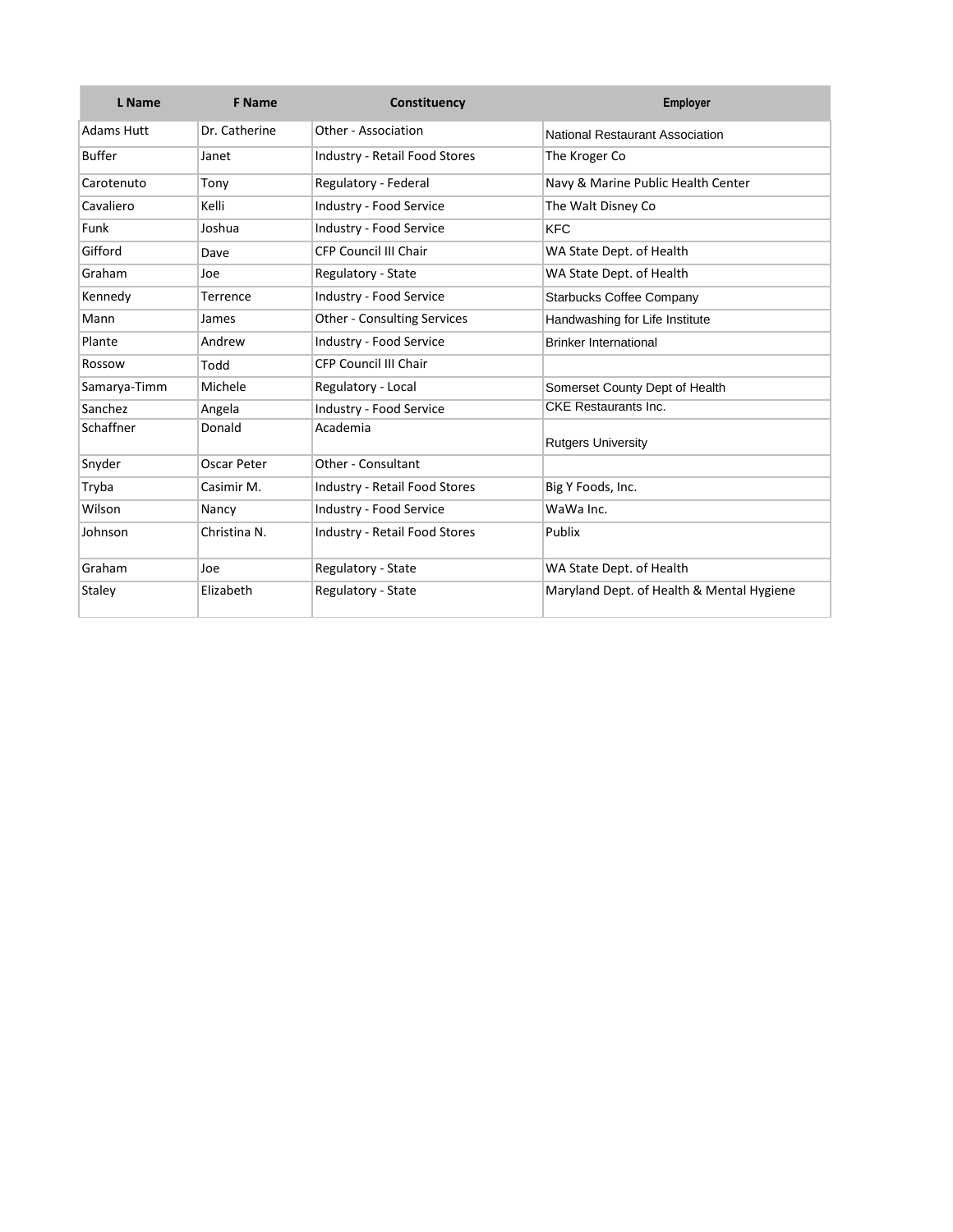| <b>Address</b>                        | City                 | <b>State</b> | Zip        |
|---------------------------------------|----------------------|--------------|------------|
| 4568 Flm Bottom Circle                | Aubrey               | ТX           | 76227      |
| 2175 Parklake Dr.                     | Atlanta              | GA           | 30345      |
| 620 John Paul Jones Circle            | Portsmouth           | VA           | 23708      |
| P.O Box 3232                          | Anaheim              | CA           | 92803-3232 |
| 1900 Colonel Sanders Lane             | Louisville           | KY.          | 40213      |
| P.O Box 47825                         | Olympia              | <b>WA</b>    | 98504      |
| P.O Box 47825                         | Olympia              | <b>WA</b>    | 98504      |
| 2401 Utah Ave. south, Mailstop R&D/QA | Seattle              | <b>WA</b>    | 98134      |
| 1216 Flamingo Parkway                 | Libertyville         | IL           | 60048      |
| 6700 LBJ Freeway Suite 3105           | Dallas               | <b>TX</b>    | 75240      |
|                                       | Lakeland             | FL.          |            |
| 20 Orchard Street                     | Somerville           | <b>NJ</b>    | 08823      |
| 1051 N. Wineville Ave.                | Ontario              | CA           | 91764-5360 |
| 31 Monmouth Ave                       | Freehold             | <b>NJ</b>    | 7728       |
|                                       | St. Paul             | <b>MN</b>    |            |
| 2145 Roosevelt Ave                    | Springfield          | MA           | 1102       |
| 260 W. Baltimore Pike                 | WaWa                 | PA           | 19063      |
|                                       | <b>Boynton Beach</b> | FL           |            |
| P.O Box 47825                         | Olympia              | <b>WA</b>    | 98504      |
| 6 Saint Paul St., Suite 1301          | <b>Baltimore</b>     | <b>MD</b>    | 21202      |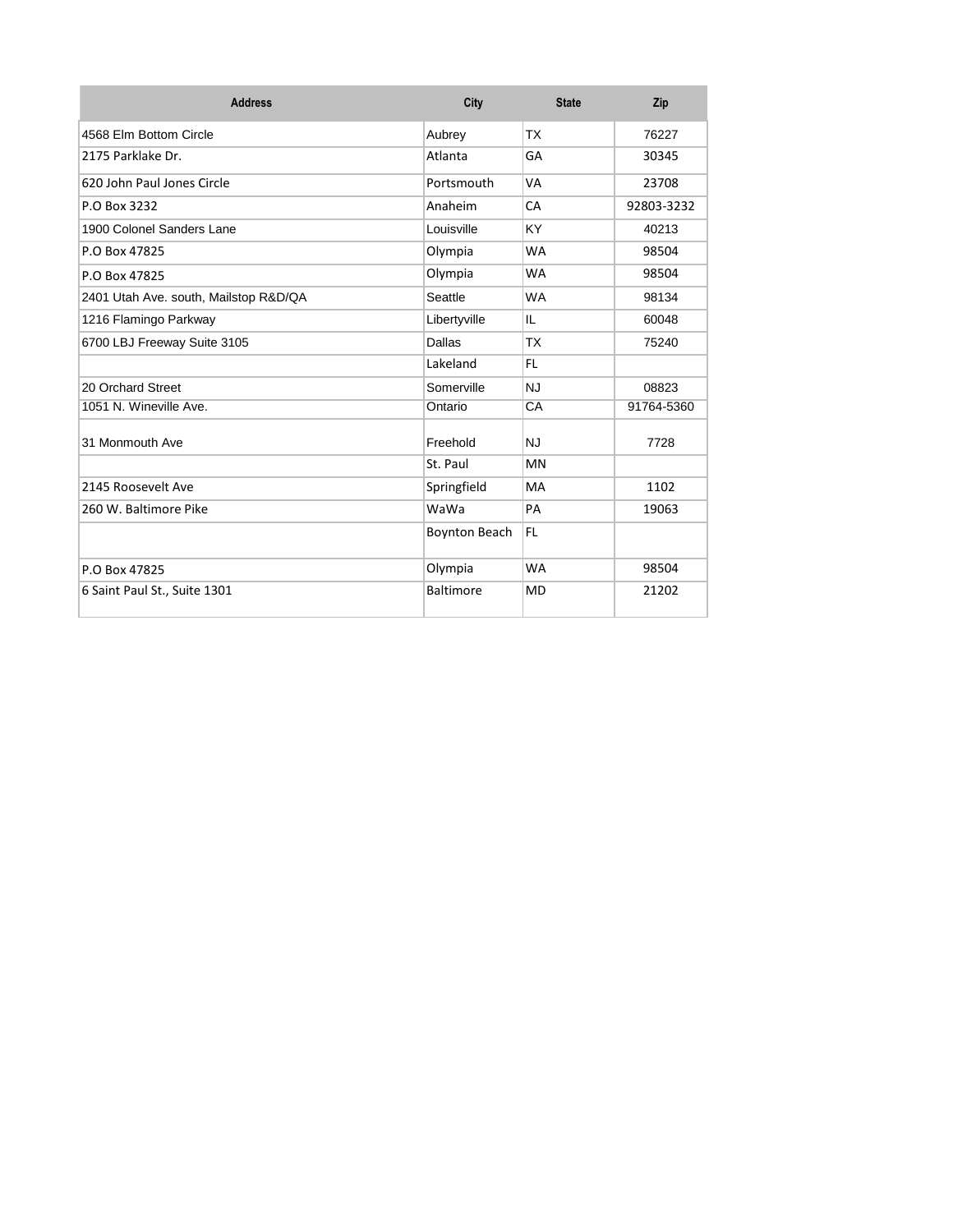| Email                           | Tel            | 1st Ch    | 2nd Ch | 3rd Ch |
|---------------------------------|----------------|-----------|--------|--------|
| cadams@rdrsol.com               | (630) 605-3022 | 3A        | 3D     |        |
| janet.buffer@kroger.com         | (770) 496-3093 | 3A        |        |        |
| anthony.carotenuto@med.navy.mil | (757) 953-0712 | 2A        | 2D     | 3A     |
| kelli.cavaliero@disney.com      | (714) 781-4219 | 3A        | 3D     | 1A     |
| joshua.funk@yum.com             | (502) 874-8899 | 3A        |        |        |
| dave.gifford@doh.wa.gov         | (253) 973-6192 |           |        |        |
| joe.graham@doh.wa.gov           | (360) 236-3305 | 1C        | 3A     | 3D     |
| tkennedy@starbucks.com          | (617) 784-2884 | <b>SA</b> | 3A     | 2E     |
| jmann@handwashingforlife.com    | (847) 918-0254 | 3A        |        |        |
| andrew.plante@brinker.com       | (972) 770-1778 | 2E        | 2C     | 3A     |
| todd.rossow@publix.com          | (863) 688-1188 |           |        |        |
| SamaryaTimm@co.somerset.nj.us   | (908) 541-5749 | 3A        | 2D     |        |
| asanchez@ckr.com                | (714) 254-4556 | 3A        | 2A     | 2E     |
| schaffner@aesop.rutgers.edu     | (732) 982-7475 | 3C        | 3D     | 3A     |
| osnyder@hi-tm.com               | (651) 646-7077 | 3A        | 3D     | 3B     |
| tryba@bigy.com                  | (413) 504-4450 | 2A        | 3A     | 3B     |
| nancy.wilson@wawa.com           | (610) 558-2572 | 3B        | 3A     | 2C     |
| christinan.johnson@publix.com   | (561) 369-7900 | 1C        | 3A     |        |
| joe.graham@doh.wa.gov           | (360) 236-3305 | 1C        | 3A     | 3D     |
| Istaley@dhmh.state.md.us        | (410) 767-8407 | 2A        | 3A     |        |